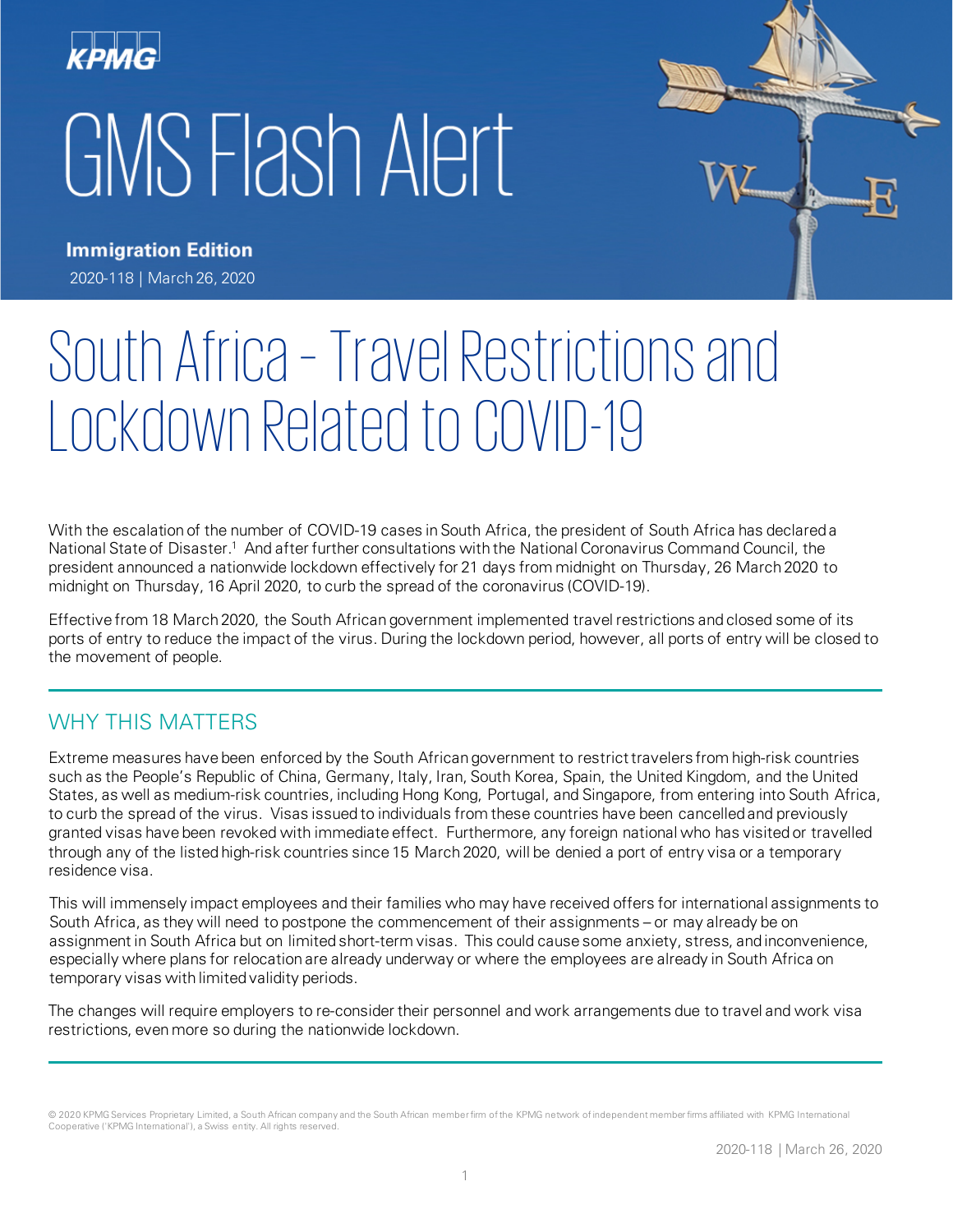# **Travel Restrictions**

Regardless of compliance with visa requirements, foreign nationals travelling from or transiting through high-risk and/or medium-risk countries are prohibited from entering the Republic of South Africa.

Visa applications by foreign nationals from high-risk countries will not be approved and visas already issued to foreign nationals who have not yet entered the Republic of South Africa have been revoked with immediate effect.

High- and medium-risk countries will have their visa waiver agreements suspended and dates will be advised through the Travel Alerts by the Department of International Relations and Cooperation (DIRCO).<sup>2</sup>

Strict screening and testing measures have been implemented at the main ports of entry, such as OR Tambo, Cape Town, and King Shaka International Airports. International flights to Lanseria Airport have been temporarily suspended. In addition, effective on16 March 2020, 35 land ports and 2 sea ports have been closed.

Any foreign national affected by the travel restrictions and who needs to travel to South Africa for emergency or compelling reasons, may contact the nearest South African Mission or Consulate to apply for a visa. These visa applications will be considered on merit and on a case-by-case basis, but only after the period of lockdown to be implemented from midnight on 26 March 2020.

Holders of diplomatic, official/service passports and travel documents issued by international organisations (including their family members), accredited to the Republic of South Africa, will be excluded from the travel restrictions. Crew members of aircraft and cargo ships, as well as cross-border rail and road transportation workers, are also excluded from the travel restrictions. However, such travelers will be subjected to medical screenings and can be isolated or quarantined for a minimum period of 14 days, if required. Again, this will now only apply after the lockdown, applicable from 26 March 2020.

## **International Travellers**

All international travellers, including South African citizens entering South Africa, will be required to complete and submit the prescribed Health Form and hand it to the Health officials and Immigration officers upon their arrival. South African citizens returning from high-risk countries will automatically be placed under quarantine for 14 days. Furthermore, international travellers who arrived in South Africa after 9 March 2020, from high-risk countries will be confined to their hotels until they have completed a 14-day period of quarantine.

## **Temporary Measures for Foreign Nationals**

Any foreign national who originates from a country affected by the COVID-19 virus outbreak or who needs to transit to a country affected by COVID-19 and is already present in the Republic of South Africa, whose temporary residence visa is due to expire or has already expired, will be allowed to re-apply for such visa after the lockdown period comes to an end. The visa may be issued/ extended until 31 July 2020.

Foreign nationals who hold temporary residence visas that expired between 31 December 2019 and 31 March 2020, will also be allowed to re-apply for the relevant visa after lockdown comes to an end. Holders of visas that expired from 31 December 2019 will be allowed to re-apply without having to obtain a FORM 20 (Authorisation for an illegal foreigner to remain in the country pending an application for status). This will only apply to foreign nationals who were admitted legally into the Republic. This is applicable until further notice, after lockdown.

Where a foreign national is unable to meet some of the prescribed visa requirements for a temporary residence visa, the applicant may apply for a waiver of such requirements from the Minister of Home Affairs.

It is imperative to note, that applicants will not be allowed to apply for a change of status or conditions of their visa.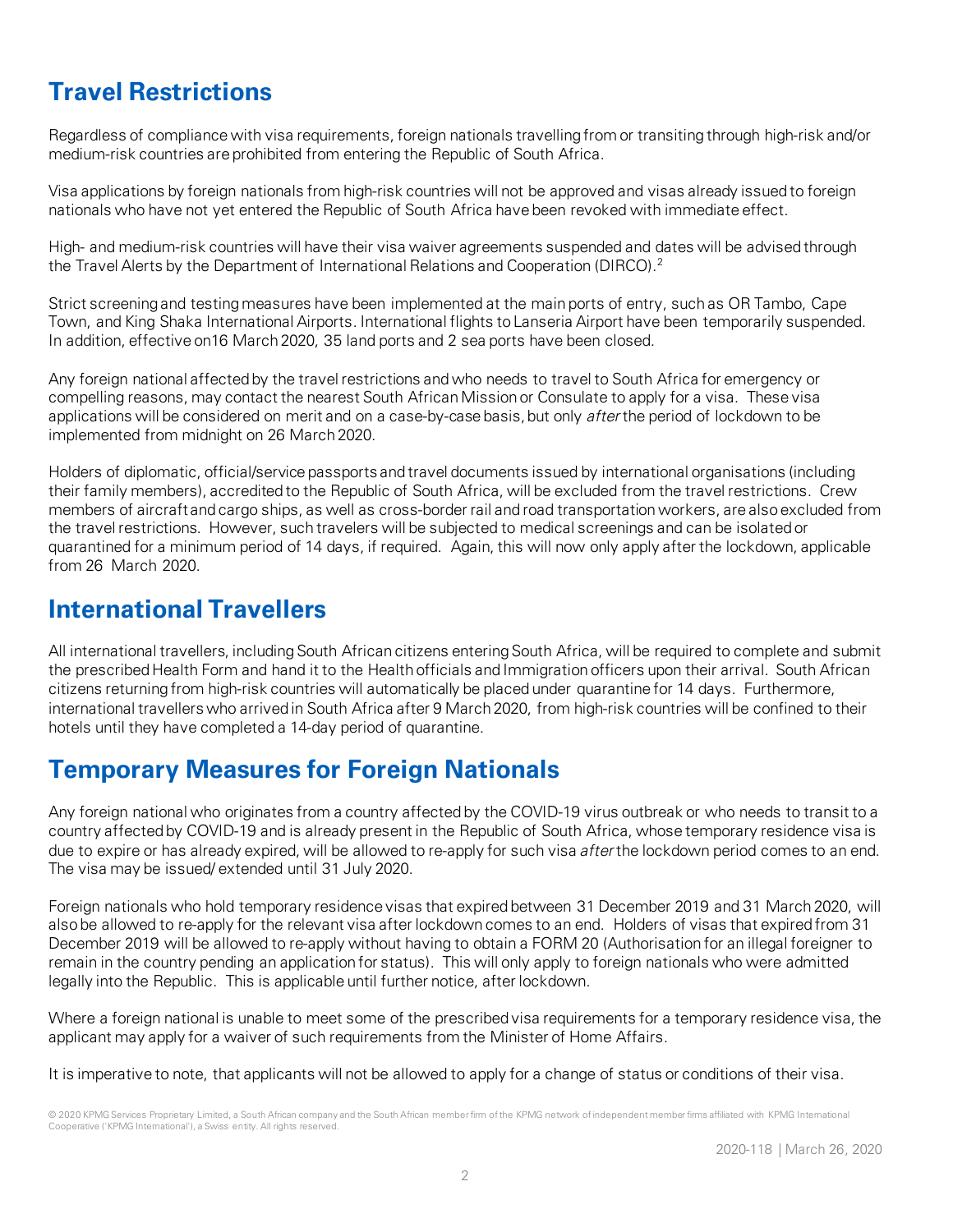## **Other Precautionary Measures**

- Effective immediately, all non-essential travel for all spheres of government outside of the Republic is prohibited.
- The government discourages all non-essential domestic travel, particularly by air, rail, taxis, and bus.
- Effective immediately, South African citizens are advised to refrain from all forms of travel to or through the European Union, United Kingdom, United States, and other identified high-risk countries such as the People's Republic of China, Iran, and South Korea.
- Gatherings of more than 100 people are prohibited.
- Mass celebrations of upcoming national days, such as Human Rights Day and other large government events have been cancelled.
- All schools have been closed from Wednesday, 18 March, 2020, until further notice.
- Visits to all correctional centres were suspended for 30 days with immediate effect.

## **Lockdown Measure: More Detail**

The announcement, on 23 March 2020, by the president of the South Africa for a 21-day nationwide lockdown will have a wide-ranging impact on businesses, freedom of movement, and many aspects of daily life.

The nationwide lockdown entails the following measures:

- From midnight on Thursday, 26 March until midnight on Thursday 16 April, all people in South Africa will have to stay at home.
- Health workers in the public and private sectors, emergency personnel, those in security services such as the police, traffic officers, military medical personnel, soldiers – and other persons necessary to response to the pandemic are exempted from the lockdown. This will also include those involved in the production, distribution, and supply of food and basic goods, essential banking services, the maintenance of power, water and telecommunications services, laboratory services, and the provision of medical and hygiene products.
- Individuals will not be allowed to leave their homes except under strictly controlled circumstances, such as to seek medical care, buy food, medicine and other supplies, or collect a social grant.
- Temporary shelters that meet the required hygiene standards will be identified for homeless people and sites are also being identified for quarantine and self-isolation for people who cannot self-isolate at home.
- All shops and businesses will be closed, except for pharmacies, laboratories, banks, essential financial and payment services, including the JSE, supermarkets, petrol stations, and health-care providers.
- Companies that are essential to the production and transportation of food, basic goods, and medical supplies will remain open.
- The South African National Defence Force (SANDF) has been deployed to support the South African Police Service (SAPS) in making sure that the measures are implemented. A public health management programme will be implemented which will significantly increase screening, testing, contact tracing and medical management.
- Additional restrictions and measures are being implemented daily, and this is a fluid situation public announcements are being made every day.

<sup>© 2020</sup> KPMG Services Proprietary Limited, a South African company and the South African member firm of the KPMG network of independent member firms affiliated with KPMG International Cooperative ('KPMG International'), a Swiss entity. All rights reserved.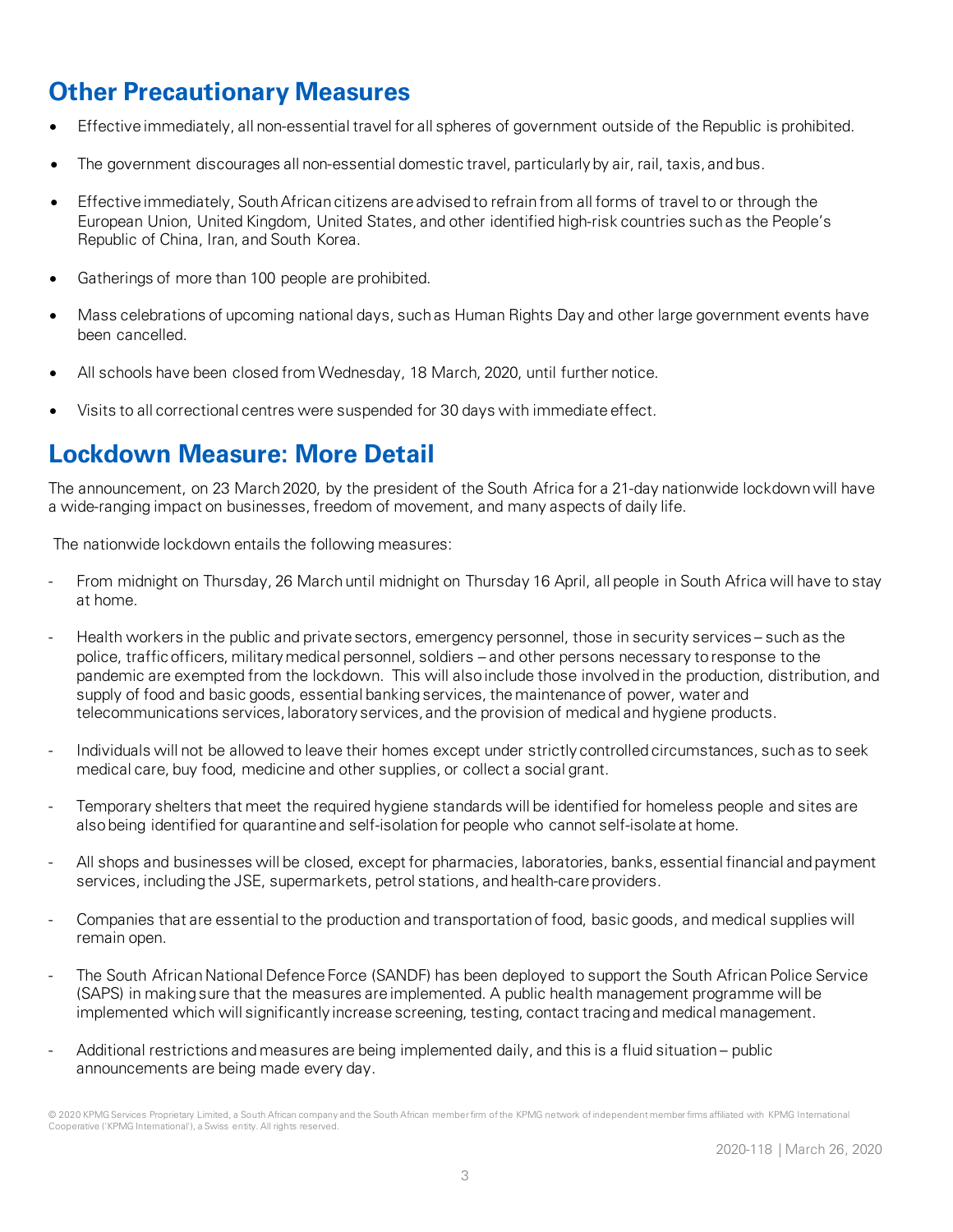#### FOOTNOTES:

1 For addresses, speeches, and actions undertaken by South Africa's president related to COVID-19, see: <http://www.thepresidency.gov.za/> .

Also, for additional information on measures taken by the South African government to combat COVID-19, including news of President Ramaphosa's announcement of a 21-day lockdown effective midnight on [Thursday,](https://iipstate.lightning.force.com/lightning/r/Case/500t000000TQn21AAD/view) March 26, 2020, see these webpages of the U.S. Embassy in South Africa[: https://za.usembassy.gov/message-to-american-citizens](https://za.usembassy.gov/message-to-american-citizens-regarding-national-lockdown-march-23-2020/)[regarding-national-lockdown-march-23-2020/](https://za.usembassy.gov/message-to-american-citizens-regarding-national-lockdown-march-23-2020/) and <https://za.usembassy.gov/covid-19-information/> .

See also: Department of Health, South Africa: <http://www.health.gov.za/index.php/outbreaks/145-corona-virus-outbreak/465->

Department of Home Affairs: <http://www.dha.gov.za/>

2 Coronavirus-outbreak – For any inquiries related to this Travel Advisory, contact the 24 hours operations centre of the Department of International Relations and Cooperation at +27 12 351 1000. Information is also available on the website of the Department of International Relations and Cooperation at [www.dirco.gov.za.](http://www.dirco.gov.za/)

\* \* \* \*

© 2020 KPMG Services Proprietary Limited, a South African company and the South African member firm of the KPMG network of independent member firms affiliated with KPMG International Cooperative ('KPMG International'), a Swiss entity. All rights reserved.